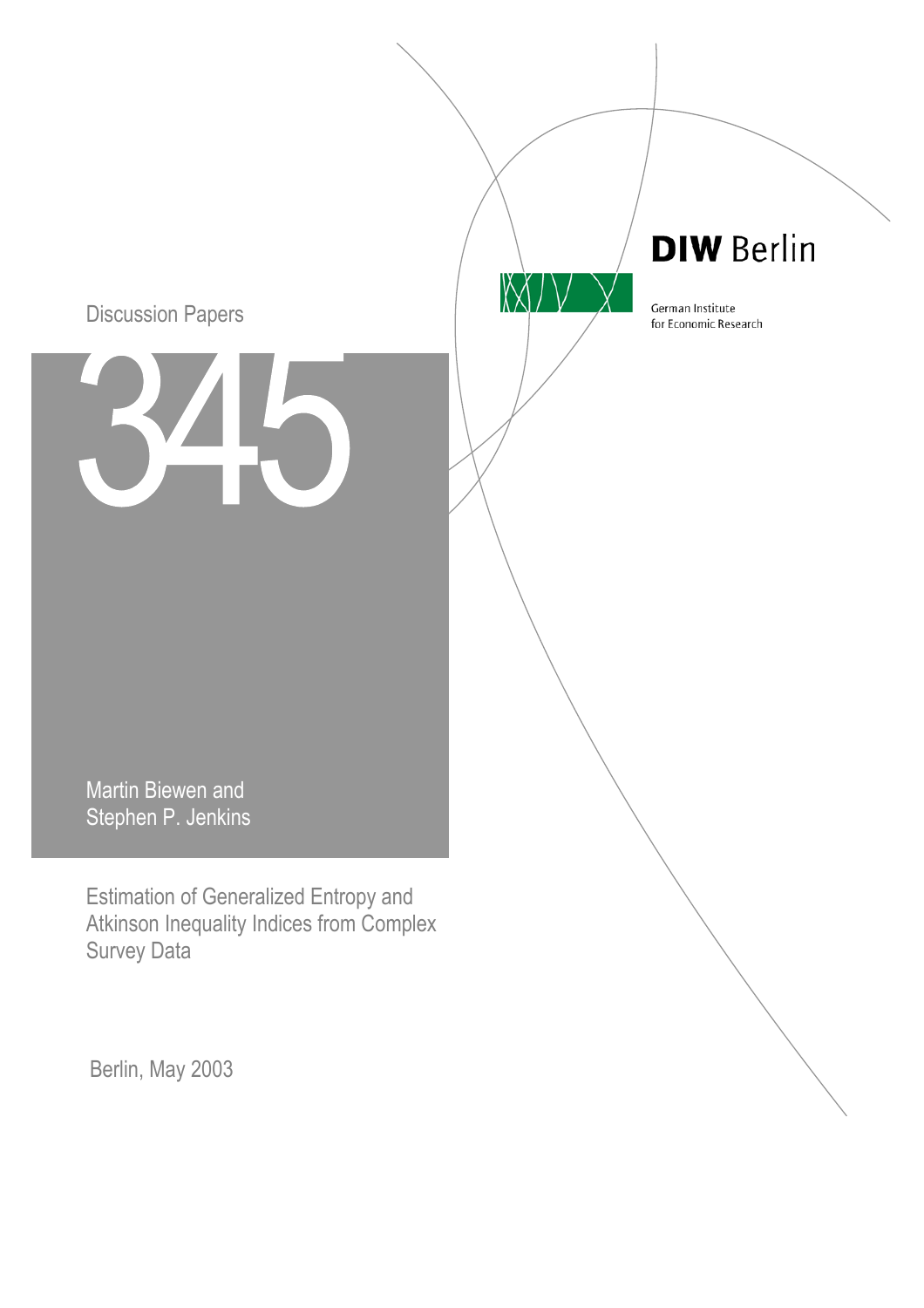Opinions expressed in this paper are those of the author and do not necessarily reflect views of the Institute.

DIW Berlin

German Institute for Economic Research

Königin-Luise-Str. 5 14195 Berlin, **Germany** 

Phone +49-30-897 89-0 Fax +49-30-897 89-200

www.diw.de

ISSN 1619-4535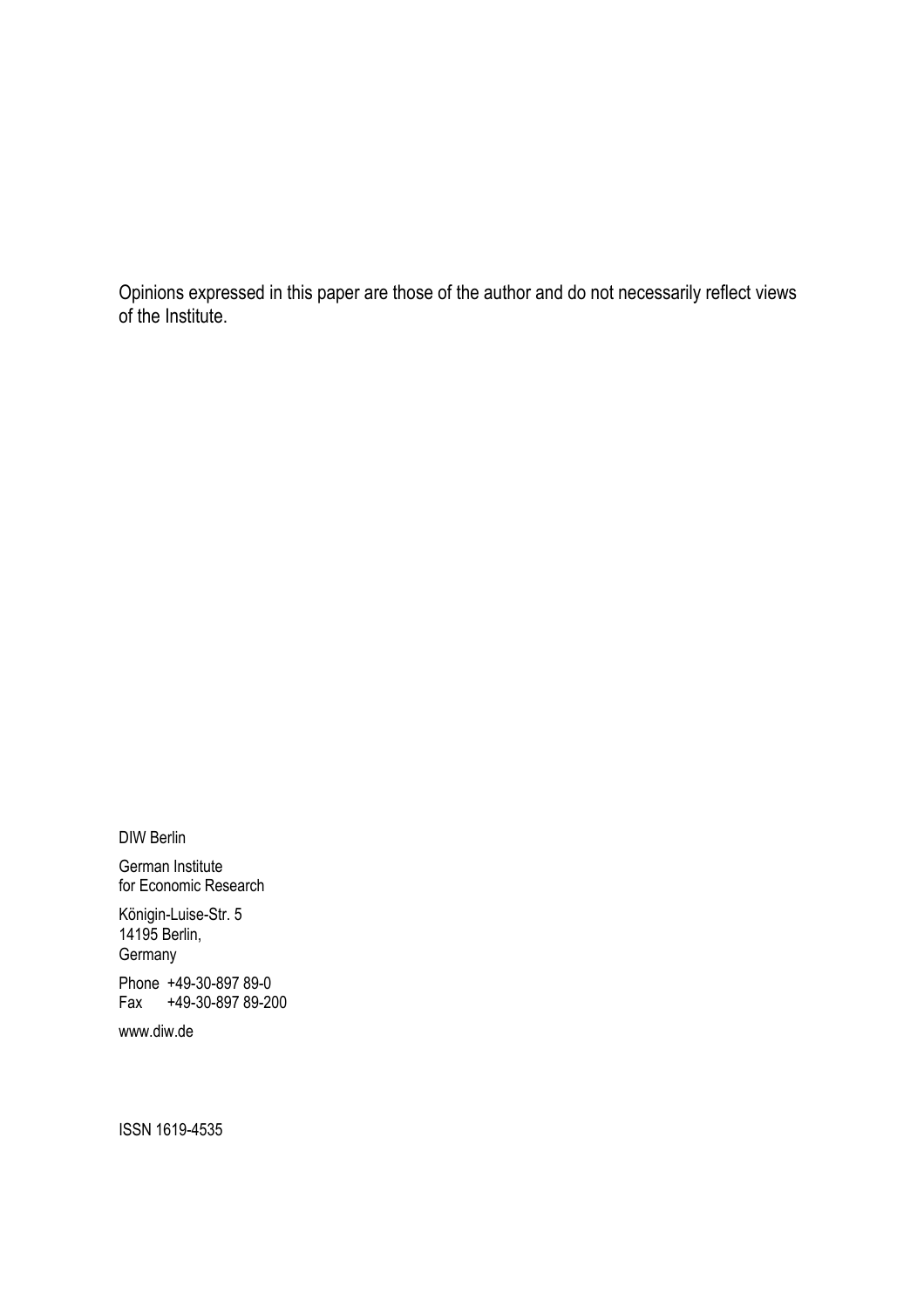# **Estimation of Generalized Entropy and Atkinson Inequality Indices from Complex Survey Data**<sup>1</sup>

IZA, Bonn IZA, Bonn DIW Berlin DIW Berlin

**Martin Biewen Stephen P. Jenkins** University of Mannheim ISER, University of Essex

This version: 11 April 2003

**Abstract.** Applying a method suggested by Woodruff (1971), we derive the sampling variances of Generalized Entropy and Atkinson inequality indices when estimated from complex survey data. It turns out that this method also greatly simplifies the calculations for the i.i.d. case when compared to previous derivations in the literature. Both cases are illustrated with examples from the German Socio-Economic Panel Study and the British Household Panel Survey.

JEL-Classification: C14, D31 Keywords: Inequality, Statistical Inference, Complex Surveys

Correspondence:

Martin Biewen, Department of Economics, University of Mannheim, Verfügungsgebäude L7, 3-5, 68131 Mannheim, Germany, Fax: +49-621-1811841, biewen@rhein.vwl.uni-mannheim.de

<sup>1</sup>Financial support from the the Deutsche Forschungsgesellschaft (DFG) and core funding to ISER from the ESRC and the University of Essex is gratefully acknowledged.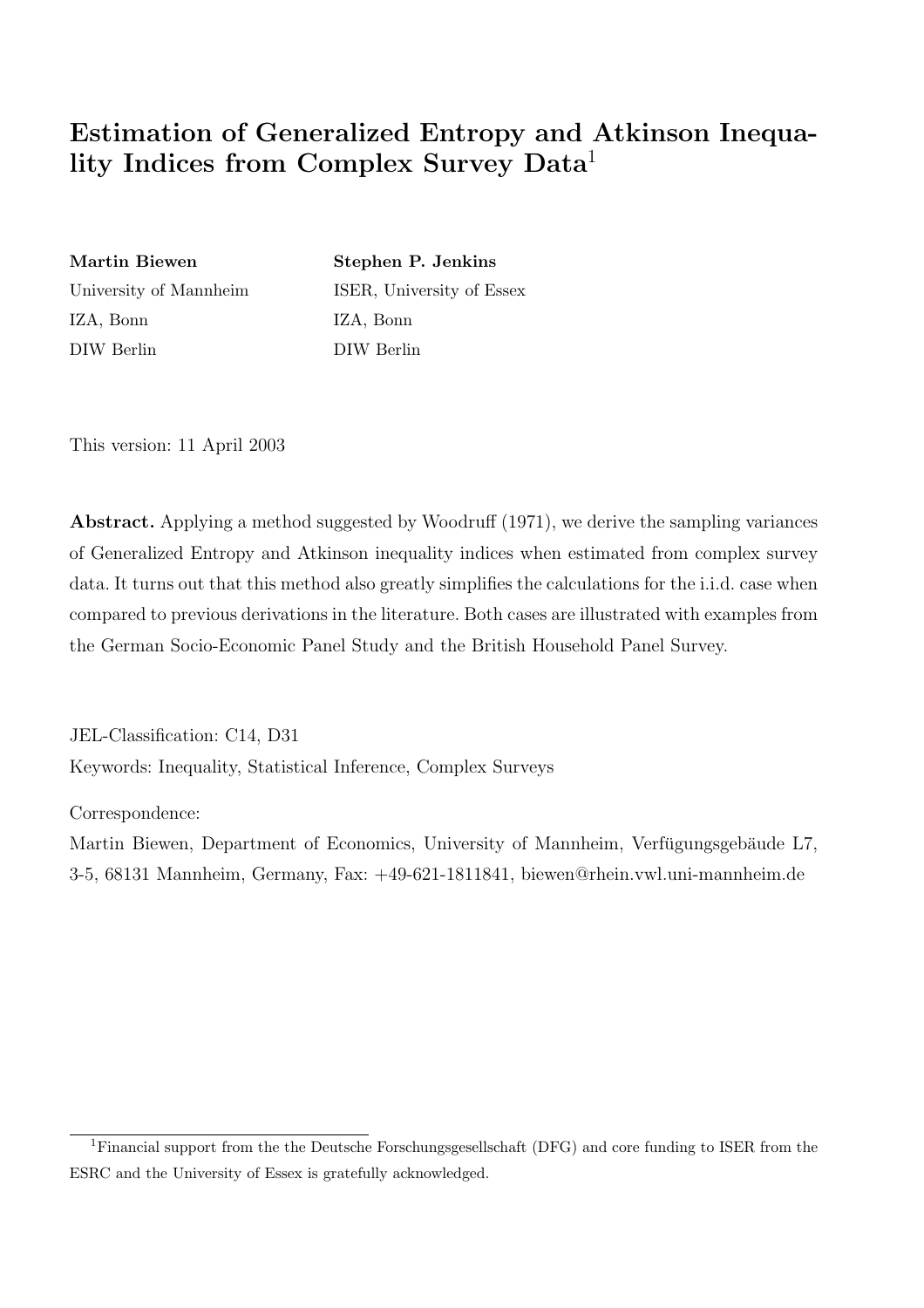## **1 Introduction**

Probability weighting, clustering, and stratification, are survey design features underlying much of the survey data that economists and others use. It is well known that these features have a potentially large impact on the sampling variability of statistics computed from such surveys. Nevertheless, they are rarely taken into account in practical work, the measurement of inequality being no exception. We derive estimates for the sampling variance of two commonly-used classes of inequality indices, the Generalized Entropy and the Atkinson family of indices, using the approach of Woodruff  $(1971)^2$ . It turns out that Woodruff's method also greatly simplifies the computation of variance estimates in an i.i.d. framework when compared to previous derivations in the literature. In order to assess the error made by not taking into account clustering and stratification we apply our results to a sample extracted from the German Socio-Economic Panel (GSOEP) and the British Household Panel Survey (BHPS).

### **2 Estimation from complex surveys**

Generalized Entropy and Atkinson inequality measures can be written, as we show below, as functions  $I = f(T)$  of population totals  $T = (T_1, \ldots, T_K)$ . Population total  $T_k$ ,  $k = 1, \ldots, K$ is given by the summation of an observational variable  $t_{hijk}$  over the different stages of the sampling design, i.e.  $T_k = \sum_{n=1}^L \sum_{i=1}^{N_h} \sum_{j=1}^{M_i} t_{hijk}$  where L denotes the number of strata,  $N_h$ the number of clusters in stratum h and  $M_i$  the number of individuals in cluster i. If the sampling design involves more than one stage of clustering it suffices to consider the first stage only (see e.g. Cochran, 1977). Replacing totals T by their estimates  $\hat{T}$ , the index is then estimated as  $\hat{I} = f(\hat{T})$  with  $\hat{T}_k = \sum_{n=1}^L \sum_{i=1}^{n_h} \sum_{j=1}^{m_i} w_{hij} t_{hijk}$  where  $n_h$  is the number of actually sampled first stage clusters and  $m_i$  the number of actually sampled individuals in cluster i. The sampling weight of individual *hij* is given by  $w_{hij}$ . Assuming that the sample is large enough that a Taylor approximation of  $f(.)$  holds, the variance of  $\hat{I}$  can be approximated by the variance of the first order residual  $\sum_{k=1}^{K}(\partial f(T)/\partial T_k)\hat{T}_k$ . Woodruff (1971) observed that this variance can be easily determined by reversing the order of summation in the residual, i.e.  $\text{var}(\hat{I}) \approx \text{var}(\sum_{n=1}^{L} \sum_{i=1}^{n_h} \sum_{j=1}^{m_i} w_{hij} \left[ \sum_{k=1}^{K} (\partial f(T)/\partial T_k) t_{hijk} \right] ) = \text{var}(\hat{S})$ . Note that  $\hat{S}$  is of the

<sup>&</sup>lt;sup>2</sup>An alternative but conceptually less straightforward approach to variance estimation in complex surveys is the estimating equations approach described in Binder (1983) and Binder and Patak (1994). It turns out that this approach leads to the same estimators derived here. Calculations are available from the authors on request.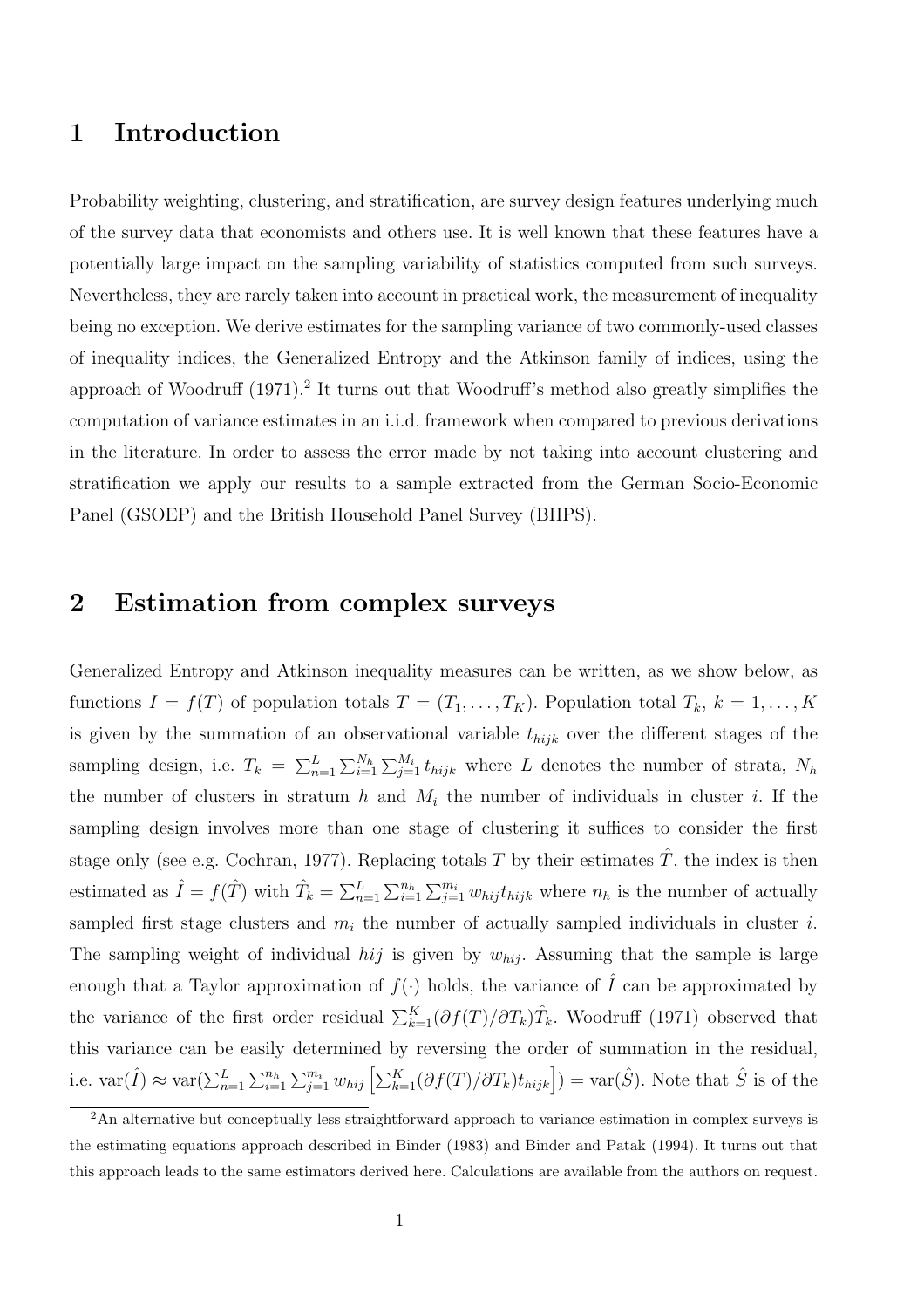same form as the  $\hat{T}_k$ s so that the problem is reduced to the estimation of the sampling variance of a total estimator for which well-known formulas exist (see Cochran, 1977, or Deaton, 1997). Using these formulas (and replacing T by  $\hat{T}$  in the derivative), the variance estimate for  $\hat{I}$  is

$$
\widehat{\text{var}}(\hat{I}) = \sum_{n=1}^{L} \frac{n_h}{n_h - 1} \sum_{i=1}^{n_h} \left( \sum_{j=1}^{m_i} w_{hij} \tilde{s}_{hij} - \frac{\sum_{i=1}^{n_h} \sum_{j=1}^{m_i} w_{hij} \tilde{s}_{hij}}{n_h} \right)^2 \tag{1}
$$

with  $\tilde{s}_{hij} = \sum_{k=1}^{K} (\partial f(\hat{T})/\partial \hat{T}_k) t_{hijk}$ .

If  $y_{hij}$  represents the income of individual  $hij$ , then population Generalized Entropy and Atkinson indices are given by

$$
I_{GE}^{\alpha} = (\alpha^2 - \alpha)^{-1} \left[ U_0^{\alpha - 1} U_1^{-\alpha} U_{\alpha} - 1 \right], \quad \alpha \in \mathbb{R} \setminus \{0, 1\}
$$
 (2)

$$
I_{Theil} = T_{1,1}U_1^{-1} - \log(U_1U_0^{-1}), \quad \alpha \to 1
$$
\n(3)

$$
I_{MLD} = -T_{0,1}U_0^{-1} + \log(U_1U_0^{-1}), \quad \alpha \to 0
$$
\n(4)

$$
I_A^{\varepsilon} = 1 - U_0^{-\varepsilon/(1-\varepsilon)} U_1^{-1} U_{1-\varepsilon}^{1/(1-\varepsilon)}, \quad \varepsilon \ge 0, \quad \varepsilon \ne 1,
$$
 (5)

$$
I_A^1 = 1 - U_0 U_1^{-1} \exp(T_{0,1} U_0^{-1}), \quad \varepsilon \to 1
$$
 (6)

for totals  $U_{\alpha} = \sum_{n=1}^{L} \sum_{i=1}^{N_h} \sum_{j=1}^{M_i} (y_{hij})^{\alpha}$  and  $T_{\alpha} = \sum_{n=1}^{L} \sum_{i=1}^{N_h} \sum_{j=1}^{M_i} (y_{hij})^{\alpha} (\log y_{hij})$ . Note that  $U_0$  is the population size. Estimates of these indices are obtained by replacing  $U_{\alpha}$ ,  $T_{\alpha}$  with  $\hat{U}_{\alpha} = \sum_{n=1}^{L} \sum_{i=1}^{n_h} \sum_{j=1}^{m_i} w_{hij} (y_{hij})^{\alpha}$  and  $\hat{T}_{\alpha} = \sum_{n=1}^{L} \sum_{i=1}^{n_h} \sum_{j=1}^{m_i} w_{hij} (y_{hij})^{\alpha} (\log y_{hij}).$ 

The corresponding variances are then given by substituting  $\tilde{s}_{hij}$  in (1) with

$$
\tilde{s}_{hij}^{GE} = \frac{1}{\alpha} \hat{U}_{\alpha} \hat{U}_{1}^{-\alpha} \hat{U}_{0}^{\alpha-2} - \frac{1}{\alpha-1} \hat{U}_{\alpha} \hat{U}_{1}^{-\alpha-1} \hat{U}_{0}^{\alpha-1} \cdot y_{hij} + \frac{1}{\alpha^{2}-\alpha} \hat{U}_{0}^{\alpha-1} \hat{U}_{1}^{-\alpha} \cdot (y_{hij})^{\alpha} \tag{7}
$$
\n
$$
T_{heil}^{Eil} = \hat{U}_{1}^{-1} \cdot \hat{U}_{1}^{-1} \cdot \hat{U}_{1}^{-1} \cdot (\hat{T}_{h}^{-1} \hat{U}_{1}^{-1} \cdot 1) \cdot \hat{U}_{1}^{-1} \tag{8}
$$

$$
\tilde{s}_{hij}^{Theil} = \tilde{U}_1^{-1} \cdot y_{hij} \log y_{hij} - \tilde{U}_1^{-1} \left( \hat{T}_{1,1} \tilde{U}_1^{-1} + 1 \right) \cdot y_{hij} + \tilde{U}_0^{-1} \tag{8}
$$

$$
\tilde{s}_{hij}^{MLD} = -\hat{U}_0^{-1} \cdot \log y_{hij} + \hat{U}_1^{-1} \cdot y_{hij} + U_0^{-1} \left( \hat{T}_{0,1} \hat{U}_0^{-1} - 1 \right) \tag{9}
$$

$$
\tilde{s}_{hij}^A = \frac{\varepsilon}{1-\varepsilon} \hat{U}_1^{-1} \hat{U}_{1-\varepsilon}^{\frac{1}{1-\varepsilon}} \hat{U}_0^{-\frac{1}{1-\varepsilon}} + \hat{U}_0^{\frac{-\varepsilon}{1-\varepsilon}} \hat{U}_{1-\varepsilon}^{\frac{1}{1-\varepsilon}} \hat{U}_1^{-2} \cdot y_{hij} - \frac{1}{1-\varepsilon} \hat{U}_0^{\frac{-\varepsilon}{1-\varepsilon}} \hat{U}_1^{-1} \hat{U}_{1-\varepsilon}^{\frac{\varepsilon}{1-\varepsilon}} \cdot (y_{hij})^{1-\varepsilon} (10)
$$

$$
\tilde{s}_{hij}^1 = (\hat{I}_A^1 - 1) \hat{U}_0^{-1} (1 - \hat{U}_0^{-1} \hat{T}_{0,1}) + (1 - \hat{I}_A^1) \hat{U}_1^{-1} \cdot y_{hij} + (\hat{I}_A^1 - 1) \hat{U}_0^{-1} \cdot \log y_{hij}. (11)
$$

These variance estimators allow arbitrary correlations between observations below the firststage clusters. They are therefore an alternative to the estimators developed by Schluter and Trede (2002).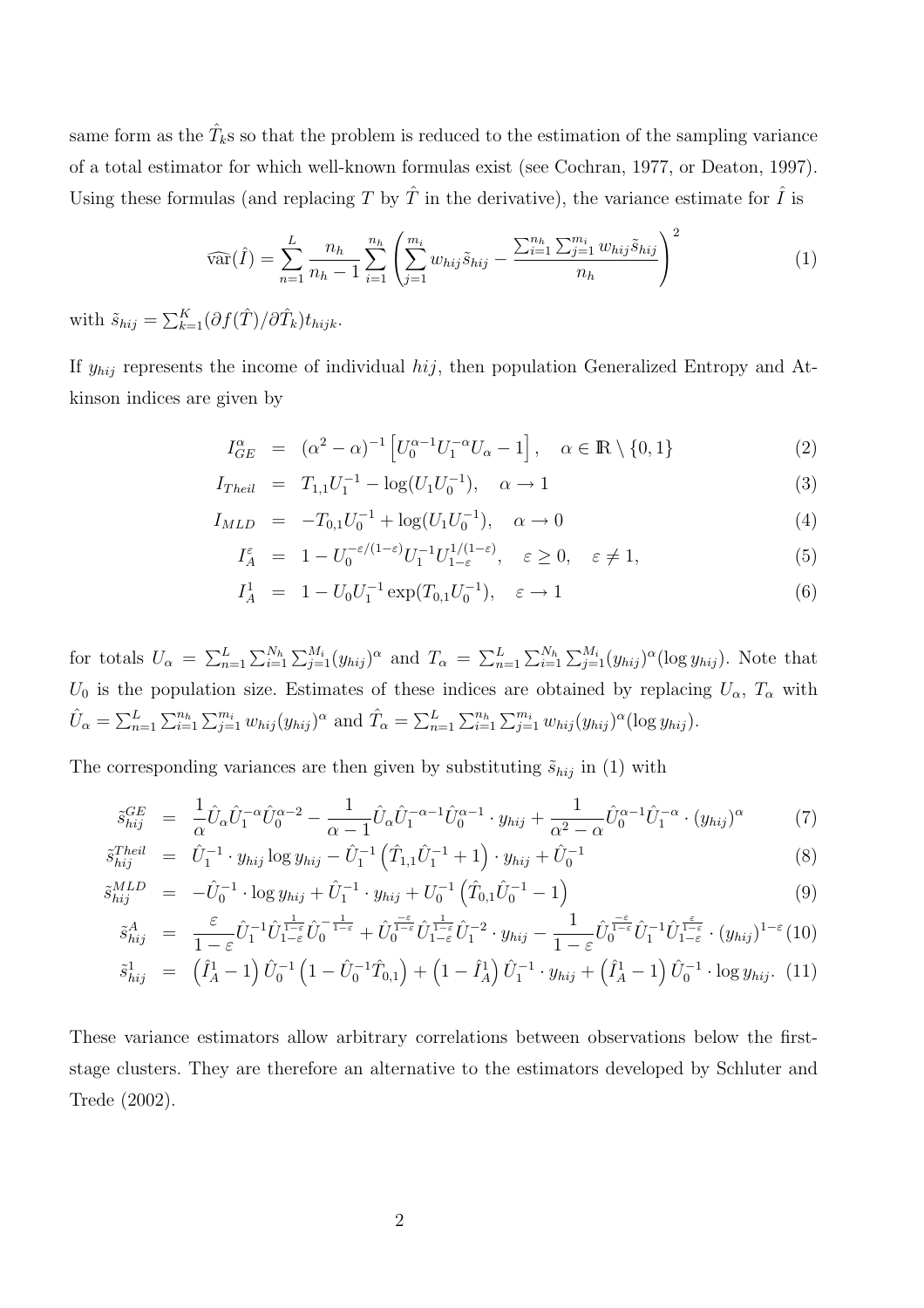## **3 Application to the i.i.d. case**

In an i.i.d. framework the above indices are usually treated as follows. Income  $x_i$  and weight  $w_i$  of observation  $i = 1, \ldots, n$  are regarded as i.i.d. draws from a population  $(x, w)$ .<sup>3</sup> The index in question can then be represented as a function  $I = g(\mu)$  of population moments  $\mu = E(X_i)$ , where  $X_i$  is a vector-valued function of  $(x_i, w_i)$ . It is estimated as  $\hat{I} = g(\bar{X})$  and its sampling variance as  $n^{-1} \nabla g(\bar{X})' \widehat{\text{var}}(X_i) \nabla g(\bar{X})$  (Cowell, 1989, or for the case without weights, Thistle, 1990). By contrast, Woodruff's method would yield a variance estimate  $n^{-1}\widehat{\text{var}}(\nabla g(\bar{X})'X_i)$ . It is easy to see that both estimates are identical. However, Woodruff's method leads to much simpler expressions as the problem is reduced to estimating the sampling variance of a scalar. In particular, no covariances need to be computed. Defining  $\mu_{\alpha} = E(w_i x_i^{\alpha}), \tau_{\alpha} = E(w_i x_i^{\alpha} (\log x_i)),$  $\hat{\mu}_{\alpha} = n^{-1} \sum_{i=1}^{n} w_i x_i^{\alpha}$  and  $\hat{\tau}_{\alpha,\gamma} = n^{-1} \sum_{i=1}^{n} w_i x_i^{\alpha} (\log x_i)$ , the sampling variances of the indices

$$
I_{GE}^{\alpha} = (\alpha^2 - \alpha)^{-1} \left[ \mu_0^{\alpha - 1} \mu_1^{-\alpha} \mu_\alpha - 1 \right], \quad \alpha \in \mathbb{R} \setminus \{0, 1\}
$$
 (12)

$$
I_{Theil} = \tau_{1,1} \mu_1^{-1} - \log(\mu_1 \mu_0^{-1}), \quad \alpha \to 1 \tag{13}
$$

$$
I_{MLD} = -\tau_{0,1}\mu_0^{-1} + \log(\mu_1\mu_0^{-1}), \quad \alpha \to 0
$$
\n(14)

$$
I_A^{\varepsilon} = 1 - \mu_0^{-\varepsilon/(1-\varepsilon)} \mu_1^{-1} \mu_{1-\varepsilon}^{1/(1-\varepsilon)}, \quad \varepsilon \ge 0, \quad \varepsilon \ne 1,
$$
 (15)

$$
I_A^1 = 1 - \mu_0 \mu_1^{-1} \exp(\tau_{0,1} \mu_0^{-1}), \quad \varepsilon \to 1
$$
 (16)

can therefore simply be estimated by substituting

$$
\tilde{z}_{i}^{GE} = \frac{1}{\alpha} \hat{\mu}_{\alpha} \hat{\mu}_{1}^{-\alpha} \hat{\mu}_{0}^{\alpha-2} - \frac{1}{\alpha-1} \hat{\mu}_{\alpha} \hat{\mu}_{1}^{-\alpha-1} \hat{\mu}_{0}^{\alpha-1} \cdot x_{i} + \frac{1}{\alpha^{2}-\alpha} \hat{\mu}_{0}^{\alpha-1} \hat{\mu}_{1}^{-\alpha} \cdot x_{i}^{\alpha}
$$
\n(17)

$$
\tilde{z}_{i}^{Theil} = \hat{\mu}_{1}^{-1} \cdot x_{i} \log x_{i} - \hat{\mu}_{1}^{-1} \left( \hat{\tau}_{1,1} \hat{\mu}_{1}^{-1} + 1 \right) \cdot x_{i} + \hat{\mu}_{0}^{-1} \tag{18}
$$

$$
\tilde{z}_{i}^{MLD} = -\hat{\mu}_{0}^{-1} \cdot \log x_{i} + \hat{\mu}_{1}^{-1} \cdot x_{i} + \mu_{0}^{-1} \left( \hat{\tau}_{0,1} \hat{\mu}_{0}^{-1} - 1 \right) \tag{19}
$$

$$
\tilde{z}_{i}^{A} = \frac{\varepsilon}{1-\varepsilon} \hat{\mu}_{1}^{-1} \hat{\mu}_{1-\varepsilon}^{\frac{1}{1-\varepsilon}} \hat{\mu}_{0}^{-\frac{1}{1-\varepsilon}} + \hat{\mu}_{0}^{\frac{-\varepsilon}{1-\varepsilon}} \hat{\mu}_{1-\varepsilon}^{\frac{1}{1-\varepsilon}} \hat{\mu}_{1}^{-2} \cdot x_{i} - \frac{1}{1-\varepsilon} \hat{\mu}_{0}^{\frac{-\varepsilon}{1-\varepsilon}} \hat{\mu}_{1}^{-1} \hat{\mu}_{1-\varepsilon}^{\frac{\varepsilon}{1-\varepsilon}} \cdot x_{i}^{1-\varepsilon} \tag{20}
$$
\n
$$
\tilde{z}_{i}^{1} = \hat{\mu}_{1}^{1} \hat{\mu}_{1}^{1} \hat{\mu}_{1-\varepsilon}^{\frac{\varepsilon}{1-\varepsilon}} \cdot x_{i}^{1-\varepsilon} \tag{21}
$$

$$
\tilde{z}_{i}^{1} = \left(\hat{I}_{A}^{1} - 1\right) \hat{\mu}_{0}^{-1} \left(1 - \hat{\mu}_{0}^{-1} \hat{\tau}_{0,1}\right) + \left(1 - \hat{I}_{A}^{1}\right) \hat{\mu}_{1}^{-1} \cdot x_{i} + \left(\hat{I}_{A}^{1} - 1\right) \hat{\mu}_{0}^{-1} \cdot \log x_{i} \qquad (21)
$$

for  $\tilde{z}_i$  in

$$
\widehat{\text{var}}(\hat{I}) = \frac{1}{n(n-1)} \sum_{i=1}^{n} \left( w_i \tilde{z}_i - \frac{\sum_{i=1}^{n} w_i \tilde{z}_i}{n} \right)^2.
$$
\n(22)

Equation (22) has a similar structure to equation (1), but note that the weights are treated differently in the complex survey and i.i.d. cases.<sup>4</sup>

 ${}^{3}$ If the distribution of household income among individuals is analyzed, then observational units *i* are households and observations are replicated at the household level. In this case weights are  $w_i = w'_i w''_i$  with household size  $w_i'$  and sample weight  $w_i''$ . See Biewen (2002).

<sup>4</sup>For more discussion of different weighting concepts, see Cowell and Jenkins (2003).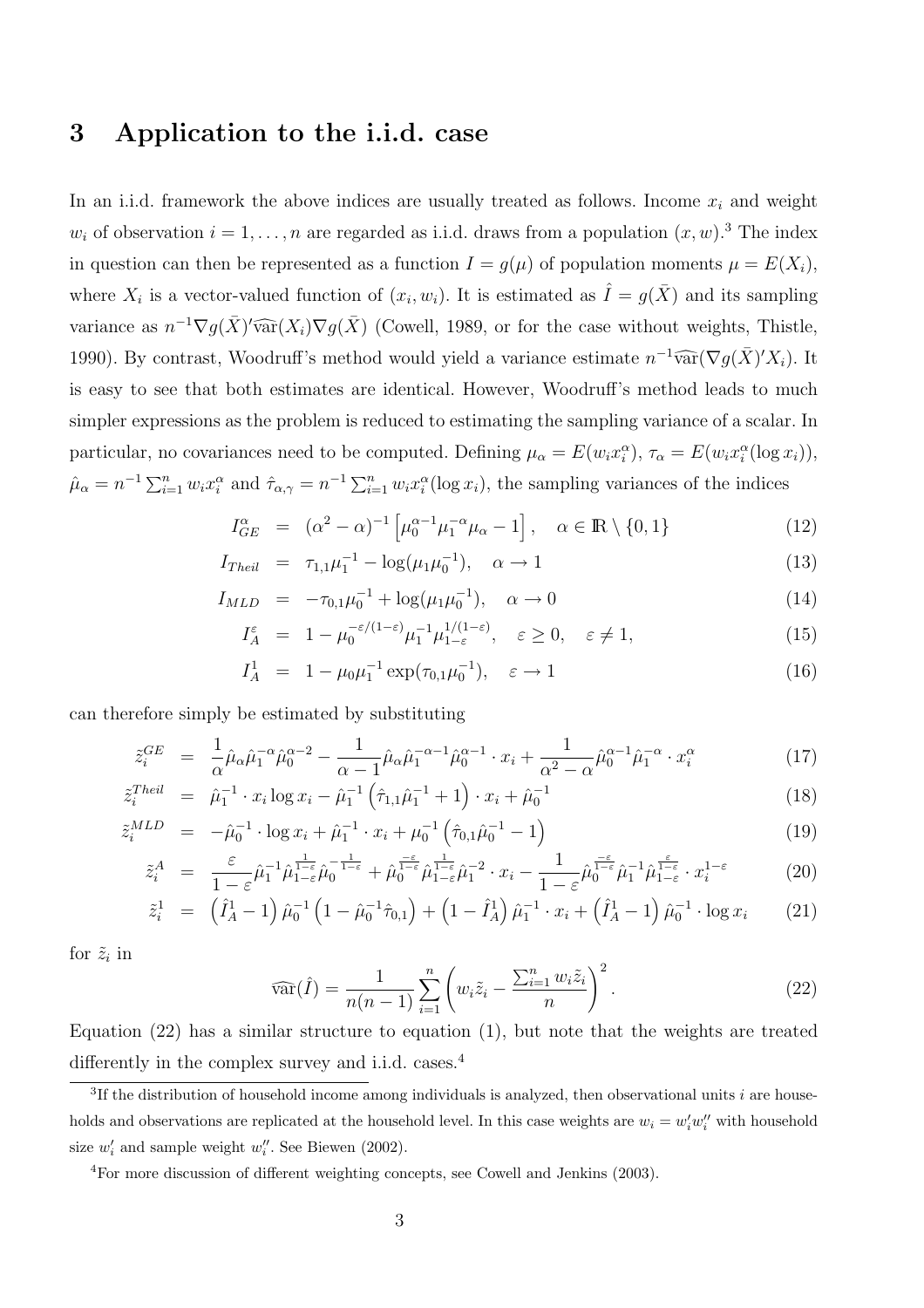## **4 Empirical illustration**

We contrast the variance estimators using data from the first waves of the German Socio-Economic Panel (SOEP Group, 2001), and the British Household Panel Survey (Taylor et al., 2002).<sup>5</sup> The GSOEP and the BHPS are widely used to analyze the income distribution in these two countries. Moreover, they provide information on primary sampling units (clusters) and strata identification variables. The first wave of each survey was chosen to avoid complications of the panel design. We considered the distribution of income among individuals. Following convention, each person was assumed to receive the equivalent household income of the household to which she belonged. (The equivalence scale was the square root of household size.)

The survey estimates shown in column (1) of Table 1 take into account sampling weights, stratification and clustering. Replication of observations at the household level is automatically accounted for, as this represents a form of clustering below the first stage clusters. The i.i.d. estimates shown in column (2) only take into account sampling weights and replication of observations at the household level, but not stratification or clustering. A comparison of columns (1) and (2) indicates that ignoring clustering and stratification makes surprisingly little difference for these data sets. By contrast, the estimates shown in columns (3) and (4) suggest that taking into account the replication of observations at the household level is much more important. The results in column (3) ignore the replication of observations at the household level, whereas those in column (4) take it into account. (Both (3)and (4) ignore first-stage clustering and stratification.) For the German data, this leads to standard errors that are about twice as large. This shows that survey design *can* matter. However, the precise effect appears to depend on the survey analysed: corresponding estimates in columns (3) and (4) differ little when BHPS data are used, by contrast with the GSOEP case.

 $-$  Table 1 near here  $-$ 

The fact that ignoring stratification and first-stage clustering has only a small impact might be interpreted as good news for practitioners using these data, or for those using surveys in which primary sampling unit and strata identification variables are not made available, but it is not clear that this empirical finding can be generalized. Whatever the case, our variance estimators provide a straightforward means by which researchers can accommodate a range of design effects in their analysis.

<sup>&</sup>lt;sup>5</sup>Stata programs to compute the estimators are available from the authors on request.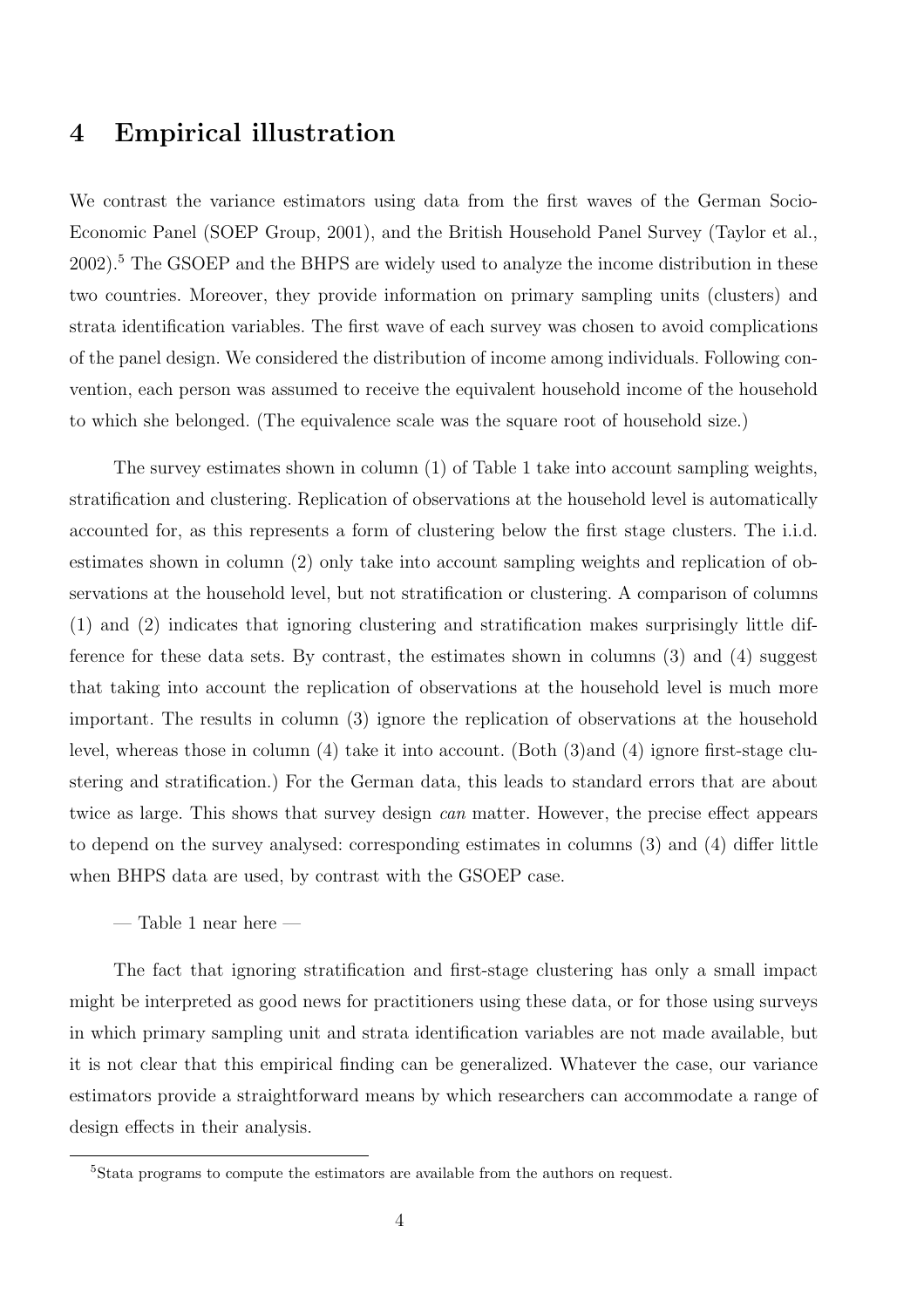#### **5 References**

Biewen, M., 2002, Bootstrap Inference for Inequality, Mobility and Poverty Measurement. *Journal of Econometrics 108*, 317 – 342.

Binder, D.A., 1983, On the Variances of Asymptotically Normal Estimators from Complex Surveys, *International Statistical Review 51*, 293 – 300.

Binder, D.A. and Z. Patak, 1994, Use of Estimating Functions for Estimation From Complex Surveys, *Journal of the American Statistical Association 89*, 1035 – 1043.

Cochran, W.G., 1977, *Sampling Techniques*, 3d ed. (Wiley New York).

Cowell, F.A. , 1989, Sampling Variance and Decomposable Inequality Measures, *Journal of Econometrics 42*, 27 – 41.

Cowell, F.A. and Jenkins, S.P., 2003, Estimating Welfare Indices: Household Weights and Sample Design, in: Y. Amiel and J.A. Bishop, eds., *Inequality, Welfare and Poverty: Theory and Measurement*, Volume 9 (Elsevier Science, Amsterdam) 147 – 172, .

Deaton, A., 1997, *The Analysis of Household Surveys: a Microeconometric Approach to Development Policy* (Johns Hopkins University Press, Baltimore).

Schluter, C. and M. Trede, 2002, Statistical Inference for Inequality and Poverty Measures with Dependent Data, *International Economic Review 43*, 185 – 200.

SOEP-Group, 2001, The German Socio-Economic Panel (GSOEP) after more than 15 years - Overview, in: Holst, E., D.R. Lillard and T.A. DiPrete, eds., Proceedings of the 2000 Fourth International Conference of German Socio-Economic Panel Study Users (GSOEP2000), *Vierteljahreshefte zur Wirtschaftsforschung (Quarterly Journal of Economic Research) Vol. 70*,7– 14.

Taylor, M., ed., 2002, *British Household Panel Survey User Manual*, Institute for Social and Economic Research, Colchester.

Thistle, P.D. , 1990, Large Sample Properties of Two Inequality Indices, *Econometrica 58*, 725 – 728.

Woodruff, R.S., 1971, A Simple Method for Approximating the Variance of a Complicated Estimate, *Journal of the American Statistical Association 66*, 411 – 414.